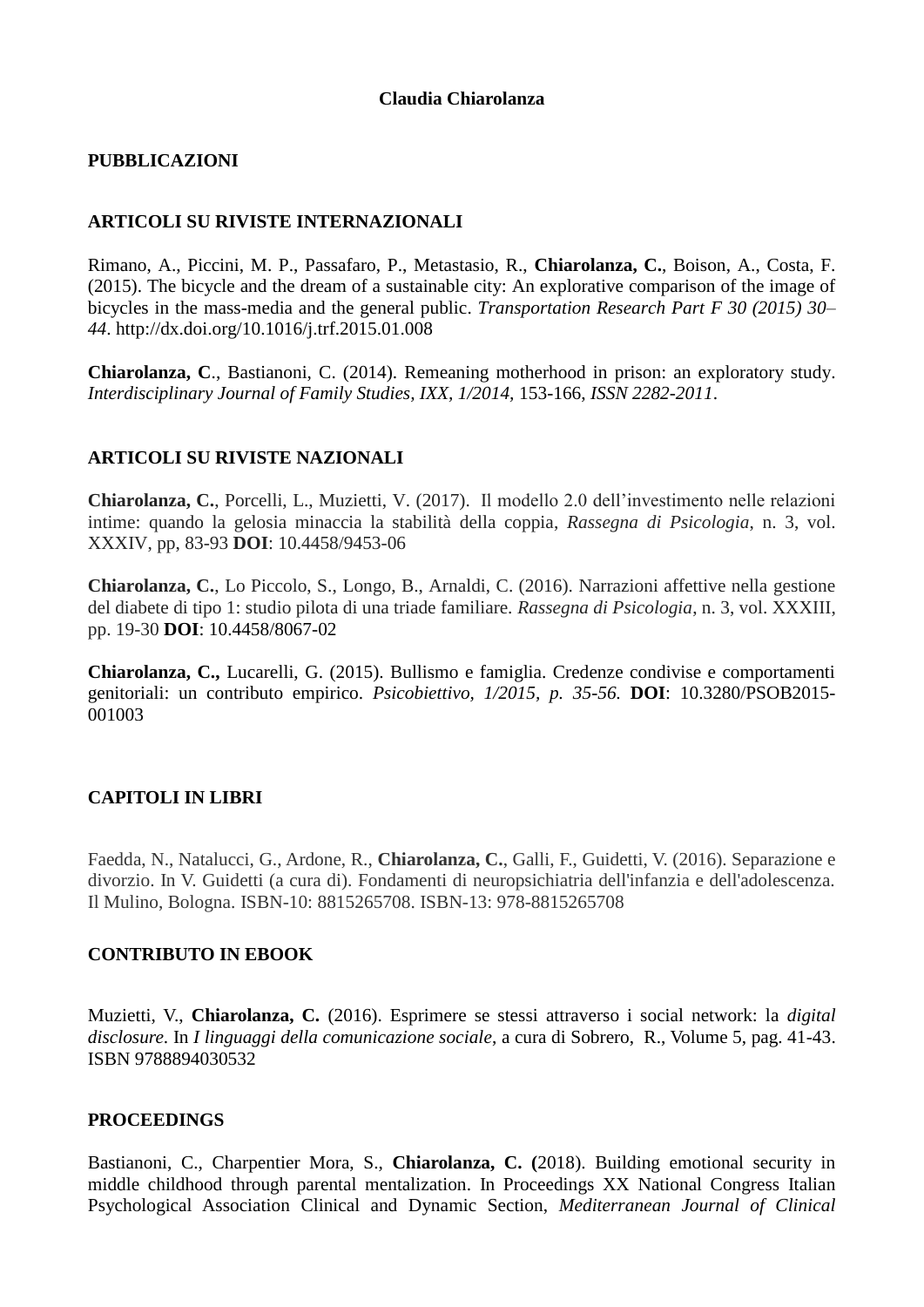*Psychology,*[ISSN:2282-1619,](https://iris.uniroma1.it/preview-item/824640?queryId=mysubmissions&) DOI:10.6092/2282-1619/2018.6.1939, p. 15.

**Chiarolanza, C.,** Muzietti, V., Spagnolo, F., Porcelli, L., Gioia, F. (2017). Connecting with the partner in a negative way through social media. *Proceedings XIX National Congress - Italian Psychological Association Clinical and Dynamic Section, Mediterranean Journal of Clinical Psychology* – ISSN:2282-1619 vol. Vol. 5, n.2 b, suppl. 2017, pp. 31-32.

**Chiarolanza, C.,** Brunetto, M., Inguscio, L., Bastiani, S., Fiorelli, M. (2017). Father involvement in separated families. *Proceedings XIX National Congress - Italian Psychological Association Clinical and Dynamic Section, Mediterranean Journal of Clinical Psychology* – ISSN:2282-1619 vol. Vol. 5, n.2 b, suppl. 2017, pp. 54-55.

Brunetto, M., Bastianoni, C., Muzietti, V., **Chiarolanza, C.** (2017). Romantic attachment and commitment: a mediation model. *Book of Abstract - International Attachment Conference 2017.*   $29<sup>th</sup>$  June –  $1<sup>st</sup>$ July 2017, London (GB). [http://www.iac2017.co.uk/wp](http://www.iac2017.co.uk/wp-content/uploads/2016/06/IAC-2017-Book-of-Abstracts.pdf)[content/uploads/2016/06/IAC-2017-Book-of-Abstracts.pdf](http://www.iac2017.co.uk/wp-content/uploads/2016/06/IAC-2017-Book-of-Abstracts.pdf)

**Chiarolanza,C.,** Cartenì, A., Astarita, R., Paone, E. (2016). Processes of intersubjectivity in mixed weight couples. *Proceedings XVIII National Congress - Italian Psychological Association Clinical and Dynamic Section, Mediterranean Journal of Clinical Psychology*, pp. 80.

Brunetto, M., **Chiarolanza, C.,** Bastianoni, C., Di Vito Curmini, L. (2016). [Intersubjectivity and](https://osf.io/vq9hg/)  [romantic attachment in newly committed couples.](https://osf.io/vq9hg/) *Proceedings International Association for Relationship Research (IARR). 20 th -24th July 2016, Toronto (CANADA). <https://osf.io/vq9hg/>*

Muzietti, V., Nolè, M., Sinagoga, A., **Chiarolanza, C.** (2016). Intersubjectivity, empathy and dyadic adjustment. *Proceedings International Association for Relationship Research (IARR) <https://osf.io/2zf7j/>*

Basili, E., Bollini, D., Di Muzio, C., **Chiarolanza, C.** (2016). Measuring couple intersubjectivity: an exploratory analysis for the validation of a new scale. *Proceedings International Association for Relationship Research (IARR) 20 th -24th July 2016, Toronto (CANADA).<https://osf.io/2v5xz/>*

Lo Piccolo, S., Longo, B., Cavasino, S., Arnaldi, C., Moretti, A., **Chiarolanza, C.** (2016). Attachment security and quality of life in adolescents with type1 diabetes. *Proceedings International Association for Relationship Research (IARR)* 20 <sup>t</sup>*<sup>h</sup> -24th July 2016, Toronto (CANADA). <https://osf.io/xh75b/>*

Gnazzo, A., Guerriero, V., de Campora, G., Giromini, L., **Chiarolanza, C.**, Zavattini, G.C. (2016). The influence of adult attachment and conflict management on dyadic cohesion: a pilot study. *Proceedings International Association for Relationship Research (IARR)* 20<sup>th</sup> -24<sup>th</sup> July 2016, *Toronto (CANADA).* https://osf.io/8mh6n/

**Chiarolanza, C.**, Bastianoni, C., Bollini, D., Di Muzio, C., Di Vito Curmini L., Moretti, A., Muzietti, V., Nolè, M., *Tuning emotions and affects in committed couples* (2015*)*. *Proceedings XVII National Congress of Italian Psychological Association Clinical and Dynamic Section*, Milazzo, Messina 25-27<sup>th</sup> September 2015 poster session vol. suppl. n. 1 b, volume 3.

Bracaglia, F., Cerniglia, L., Cimino, L., **Chiarolanza, C.**, Senczuk, M., Tafà M. (2015). Adolescent with eating disorders: family functioning and parental psychopathological risk. *Proceedings XVII National Congress of Italian Psychological Association Clinical and Dynamic Section*, Milazzo,